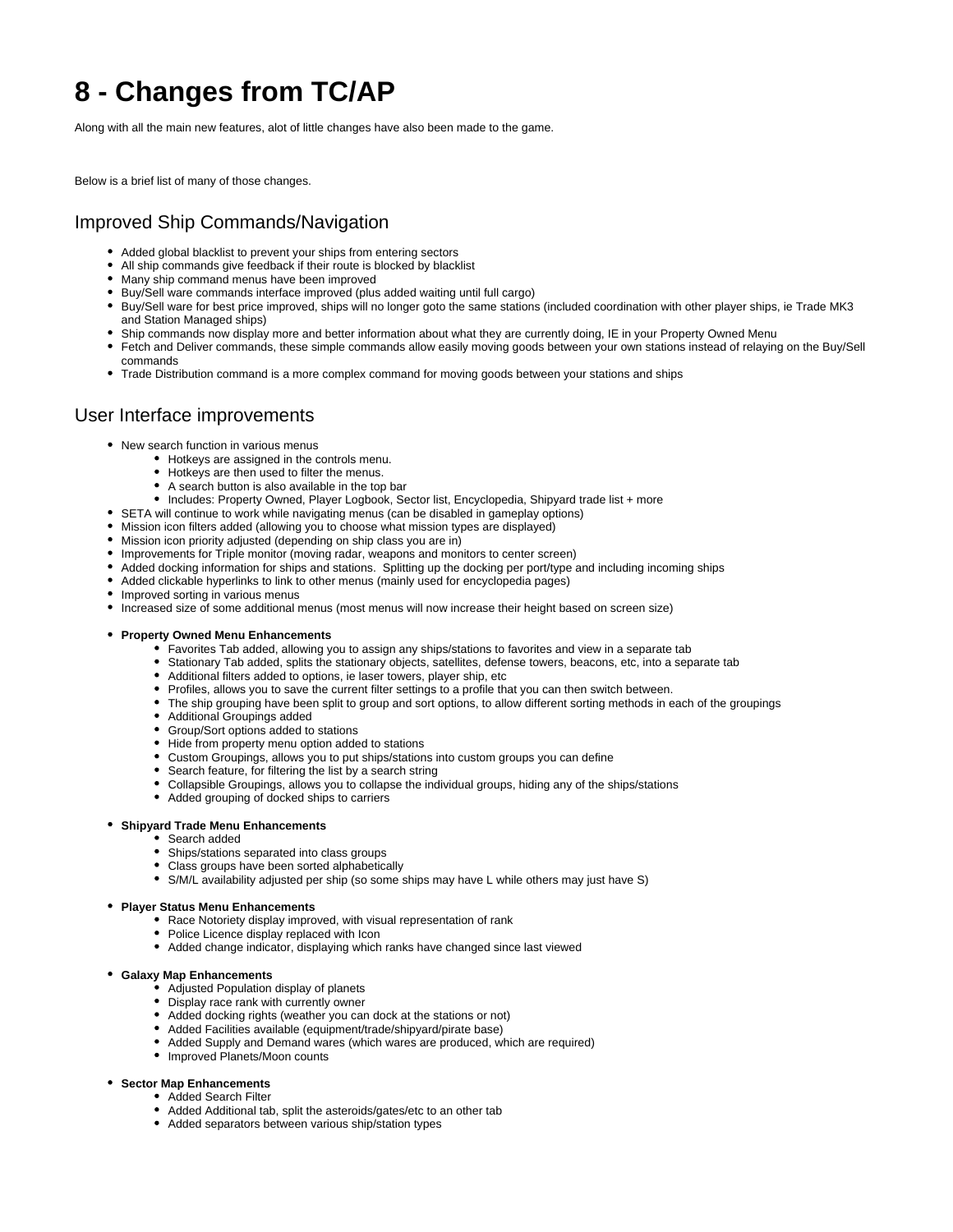#### **Encyclopedia Enhancements**

#### Added Search Filter

- Moved race owned pirate ships to pirates group (ie pirate versions of Argon/Teladi ships)
- Added Additional production information to stations
- Added production information on ware pages
- Added Interlinks between encyclopedia pages
- Added hyperlinks to objects from encyclopedia (ie pages showing stations that sell a ware)
- Added Ware quantity display at stations (when you have a satellite in sector)
- Added ship/station/wing commands to ware pages (what commands need that ware)
- Various other menus can now link directly to Encyclopedia pages using info hotkey
- Added additional information about bullets and behaviors Added additional information for lasers (DPS, OOS Damage)
- Added Friend/Foe lists in Race pages
- Added Sectors
- 
- Added Notoriety required bar to various ware pages
- Added common Abbreviations
- Added docking information to station pages
- **Ship Info Additions**
	- Ship type added (can see what the ship type is even if the ship as a unique/job name
	- Variant display added
	- Class display added (both short and long)
	- Maker race added (See who makes/sells the ship)
	- Added marines count/boarding ability
	- Added base sale price (actual price depends on your notoriety)
	- Added Headquarters cycle times (production/repair/reverse engineering)
	- Added Headquarters production resources needed
	- Added Total Guns count
	- Added S/M/L loadout display and price

#### **Best Buys/Best Sells**

- Now correctly highlights wares when viewed via Advanced satellite
- Added selection in best sells to display all wares in sector (not just in your ship)
- Added Merchants (Barter) and blackmarket goods
- Added option to extend the range to include multiple sectors with Satellites
- **Trade Menu Enhancements**
	- Added icon to display what weapons/shields can be equipped on your ship
	- Added display to show what wares are currently equipment
	- Added Notoriety graphical display, to easily compare the ranks
	- Added additional information if items cant be bought/sold

# Improved piracy gameplay

- Cargobay hacking.
- Blackmarket, allowing you to buy illegal wares and weapons/equipment usually restricted to race notoriety
- Race ranks for pirates and Yaki.
- Working Cargobay Shielding to protect against police scans
- Pirate Shipyards and Equipment docks
- Purchasable pirate ships and stations
- More economy for pirates, they now have more factories to produce wares and can even build more with thier own Supply TL's

# Improved Station Building and Complexes

- Better feedback for placing stations
- Change to how complexes are built, allowing multiple stations to linked at the same time
- Allowing easy adding of stations to existing compelxes
- Allowing easy removal of stations from complex, without breaking the existing complex
- Stations can have their production upgraded to XXL
- New ship commands for moving goods between player owned stations (deliver and fetch)
- Trade distribution command for moving wares around multiple stations
- Station Manager, automatically manages all assigned ships to buy/sell wares for factories/complex
- Control over your stations serial code, alpha, beta, etc
- Docks/Headquarters have control over each ware (Buy, Sell, Trade, Storage)

# Boarding Improvements

- Marines will now use the Advanced spacesuit when boarding (faster + shielded)
- Spacewalking marines better connect to hull when boarding, no more bouncing around.
- Order of marines that die is now predetermined at beginning
- Hacking defense is now predetermined at beginning
- HQ (and docks) can now store marines